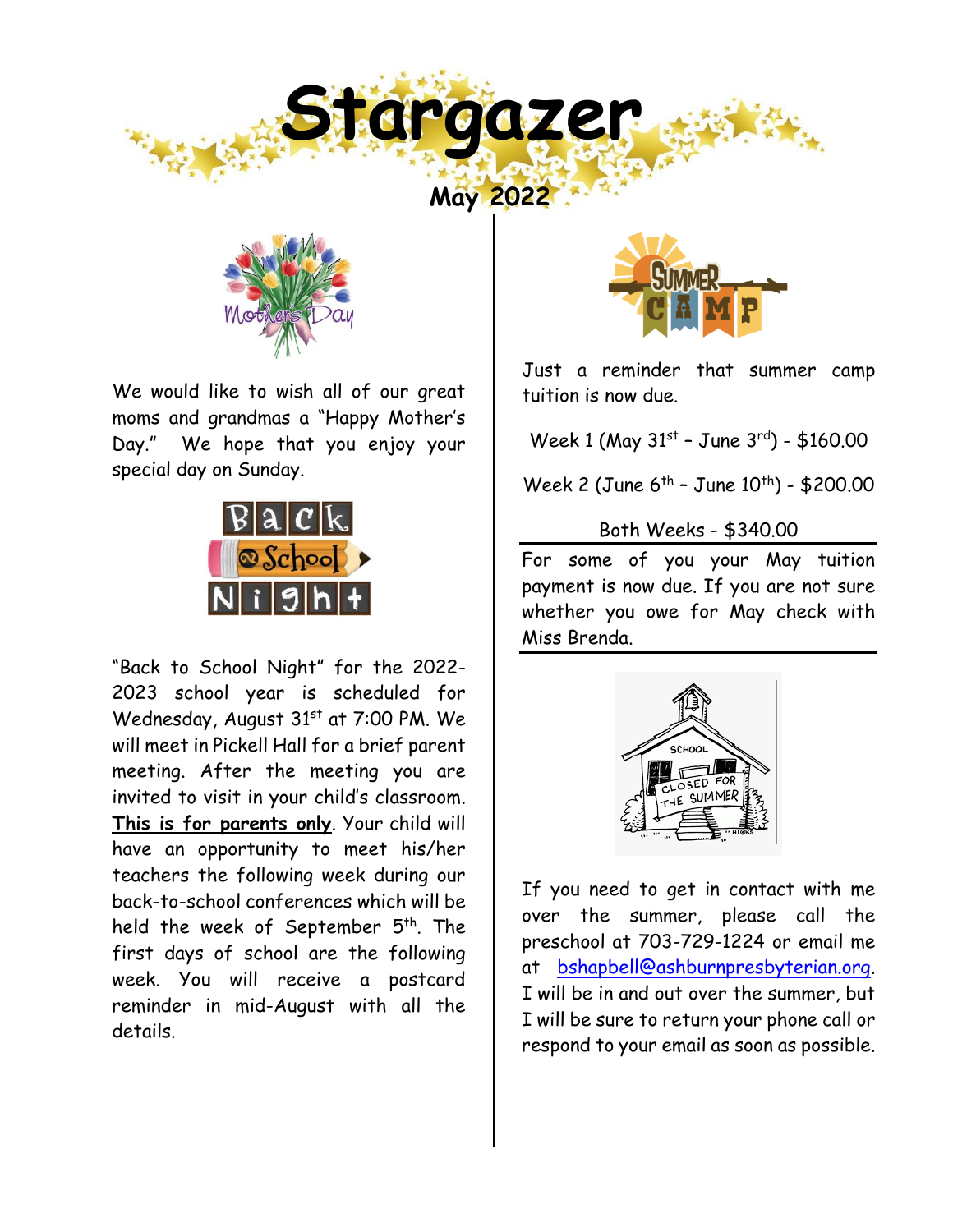

Our last chapel service for the school year will be held on Wednesday, May 11<sup>th</sup> (W/F Caterpillars, M/W/F BF, DF & FF) and on Thursday, May 12<sup>th</sup> (T/TH Caterpillars, BB, & T/TH BF. The children will hear the story, What Will  $I$ Be When I Grow Up? The children will learn that there are many things that they can be when they grow up. But what they should really want is to please God in everything that they do.

Over the past 9 months the children have heard many stories from our special book – the Bible. We hope that these stories have helped them grow in their relationship with God. Right now, children are just learning what it means to be a Christian. They have a lot to learn but little by little, day by day, they are growing and learning. As they grow, they will learn what it means to be a Christian and how to live a life that pleases God. Young children are like sponges, taking in information every day. It is important as teachers and parents, that we understand the precious opportunity we have to teach our young children to know and love God. There are some things that children and their parents can do right now that will help them draw closer to God.

**READ** the Bible! – "Your word is a lamp to my feet and a light to my path." Psalm 119:105.

**TALK** to God! – "Pray without ceasing." 1 Thessalonians 5:17

**TELL** others the Good News! – "But in your hearts regard Christ the Lord as holy, always being prepared to make a defense to anyone who asks you for a reason for the hope that is in you."

1 Peter 3:15



September's tuition and the registration agreement for the 2022-2023 school year are due by June 1st. Please note that after this date the tuition becomes **nonrefundable**. The other forms are due by September 1st.

Your child's health form must be dated within a year of the first day of school. So, if your child's health form is dated prior to September 12, 2021, I must have a new one.

Tuition Fees for 2022-2023

2 days a week - \$265.00 3 days a week - \$315.00 4 days a week - \$365.00 5 days a week - \$405.00 Extended day - \$505.00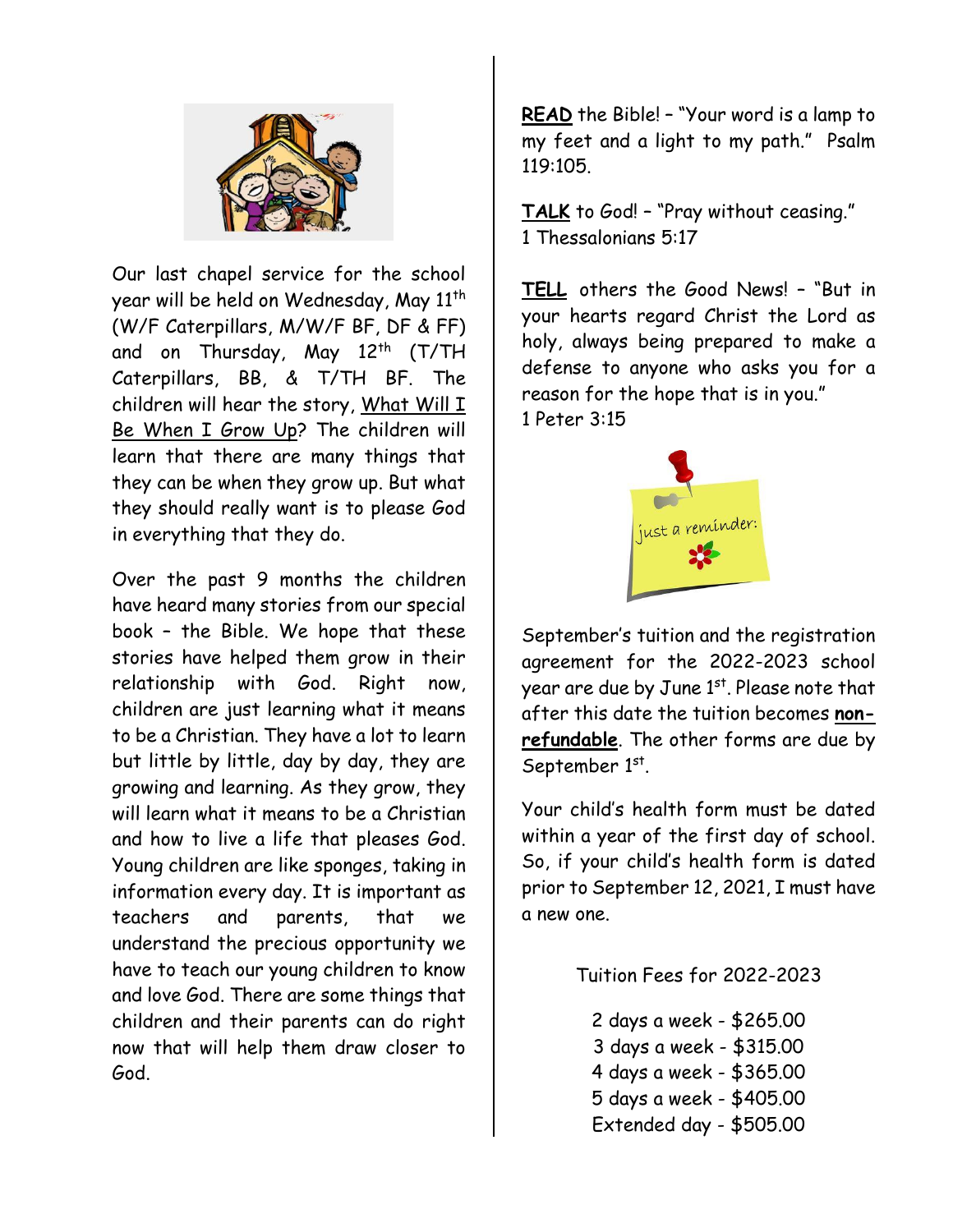

It is so hard to believe that this is the last newsletter for the school year. I am not sure where the school year went. I guess as you get older time really does fly. It seems like it was just September 2021, and we were opening the doors for the new school year.

There is so much to be thankful for that I am not sure where to begin. I first need to give a huge thanks to our amazing teachers! They are the best. They are a wonderful group of teachers who love your children very much and absolutely love and enjoy what they do. It is such an honor to work with each of them and I am so glad that they are a part of the teaching staff here at Celebration. Thanks to Lauren Slimon, Lauren Golebioswki, Amy Smith, Pattie Krzywicki, Carolyn Brodie, David Krzywicki, Amy Bollar, Rita Hoop, and Leah Tecson for all that you do!

Thanks to Ashburn Presbyterian Church and the Celebration Preschool Board for their continued support of this ministry.

As you can imagine the past two years have been somewhat challenging. The staff and I would like to thank our preschool families for all of the help and support that you have given us during this time. But most importantly we want to thank you for allowing us to teach and minister to your children. We have loved

getting to know your children and watching them grow in so many ways. We hope that we provided your child a little bit of normalcy.

We continue to praise God and ask for his continued blessings on Celebration Preschool as we rest over the summer and prepare for another school year. We could not do all that we do without His help and guidance.

For our preschool friends who will not be returning we will miss you! We wish each and every one of you a safe and wonderful summer!



Starting kindergarten is seen as one of the major milestones in a child's development. Some children welcome the step eagerly and come with little trepidation. Other children fear the unknown and are reluctant to leave home and familiar family members. For kindergartners, the back-to-school season should be called the going to the big kid's school for the first time. While all children handle the start of school differently, it is quite common for children to have a serious case of the jitters.

Some things a parent can do to ease the transition are:

• Begin having conversations over the summer about kindergarten, answer questions and listen to their concerns